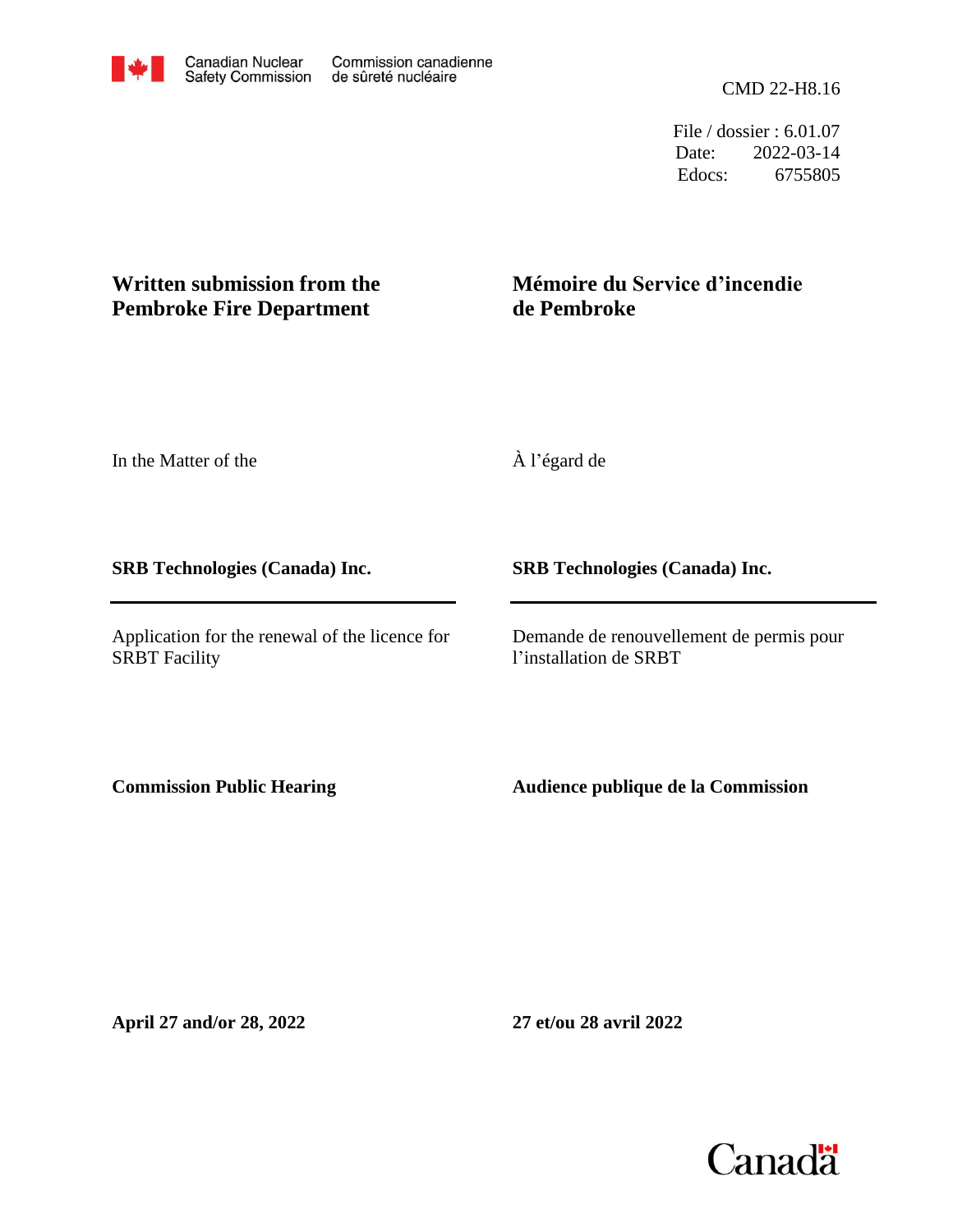

## **PEMBROKE FIRE DEPARTMENT**

**200 International Drive Pembroke, Ontario K8A 6W5 Telephone: (613) 735-6821 ext. 1201 • Fax: (613) 732-7673 • www.pembroke.ca** 

*"Protection, Prevention and Education for over 160 years"*

Canadian Nuclear Safety Commission March 9, 2022 280 Slater St. P.O. Box 1046 Ottawa, Ont. K1P 5S9

Attention: Ms. Louise Levert, Secretariat

Dear Louise:

## **Re: S.R.B. Technologies (Canada) Inc. application for renewal Nuclear Substance Processing Facility Operating Licence**

This letter is written in support of S.R.B. industries in their application to renew their Nuclear Facility Operating Licence.

The Pembroke Fire Department has always had a very close working relationship with Management and staff of S.R.B. Technologies. This relationship is built on a mutual desire to always ensure fire safety for all staff and fire code compliance within the facility.

We provide annual training for all S.R.B. staff in fire prevention and fire extinguisher use. This includes theory as well as practical use of equipment. S.R.B. staff conducts training for our fire fighters in emergency response and containment of the facility.

The Pembroke Fire Department has detailed pre-incident plans for the occupancies of 320 Boundary Rd., Pembroke and we continue to review and upgrade these plans on a regular basis.

The Pembroke Fire Department conducts fire safety inspections annually at the S.R.B. facility using the Ontario Fire Code and N.F.P.A. standards. Recommendations and violations noted during these inspections have always been dealt with in a very timely manner by S.R.B. Technologies.

In October 2021, S.R.B. Technologies partnered with the City of Pembroke and Pembroke Fire Department to coordinate a mock disaster response which met all parties' requirements for emergency management exercises. As noted with past partnerships this provides a great learning opportunity for all our members in regard to duties and responsibilities during an emergency and shows S.R.B.'s commitment to the community.